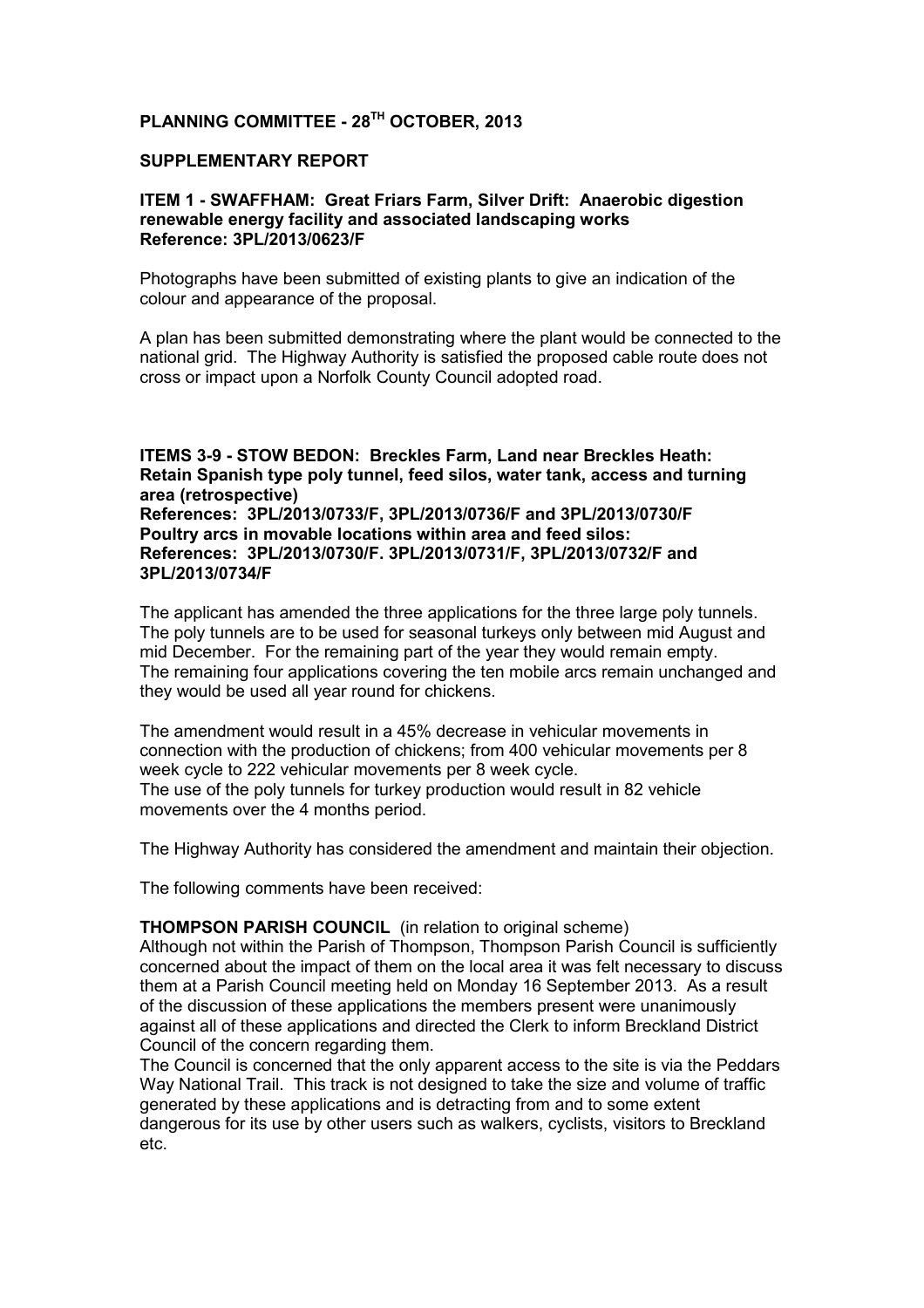The Council is also concerned about potential environmental damage to Thompson Water and the adjacent SSSI which extends into this Parish and has great amenity value to anyone interested in wildlife and the countryside.

This Council's final concern is that the site has been allowed to operate for many months without planning permission being in place.

Thompson Parish Council trusts that note will be taken of its views when discussing these applications

# **STOW BEDON AND BRECKLES PARISH COUNCIL** (in relation to amended scheme)

My Council considered the amendments to these applications contained in Viv Bebbington's email dated 10 October, and has the following comments.

The Council agrees with the comments expressed in the recent letter from Wretham Parish Council commenting on these amendments, and would add the following. The amendments make no noticeable difference to the Council's three main objections, which are:

1. The damage to the environment on this site which is surrounded by SSSIs, SACs and SPAs and includes a County Wildlife Site;

2. The location, being literally on the Peddars Way National Trail, and

3. The precedent being set. If permission were regrettably to be given, the TNP method of of obtaining planning permission, i.e. ignore the planning process, plough up land, and , fill it with concrete, will become the standard method for land owners to get their developments through. If you can be certain that the Planning Authority will not have the courage to force a reversal, and you will be able to avoid any claims about the environment that used to exist on the site by eradicating it first, there is no incentive to obtain permission before developing.

Additionally, the Council would make the following detailed points.

1. Several local businesses in the area which are involved in developing the fledgling tourism industry in this part of Breckland have commented that since the unauthorised developments on Peddars Way their business has dropped off this year, despite the weather this summer being so much better than last. There are accounts of regular customers who visited in 2012 but said that they would not return again, as the pleasure they derived from walking the Peddars Way has gone now that it has become simply the access route to a commercial poultry farm.

2. TNP has admitted that their third attempt to provide accurate vehicle movement numbers is inaccurate, as it fails to include the movements of the gamekeeper employed for control of foxes. If traps are being set, these must be checked daily, but even control by shooting must involve vehicle movements, unless the gamekeeper enjoys walking.

3. As evidence of how foxes are being drawn to the area I attach photographs of dead chickens outside the site, and one of the holes under the site perimeter fence. We understand that the gamekeeper who was patrolling the site sadly died before the applications were actually submitted, and that nobody has actually been appointed to replace him, so it is questionable as to whether this is actually taking place.

My Council reiterates its request that permission for these retrospective applications is refused.